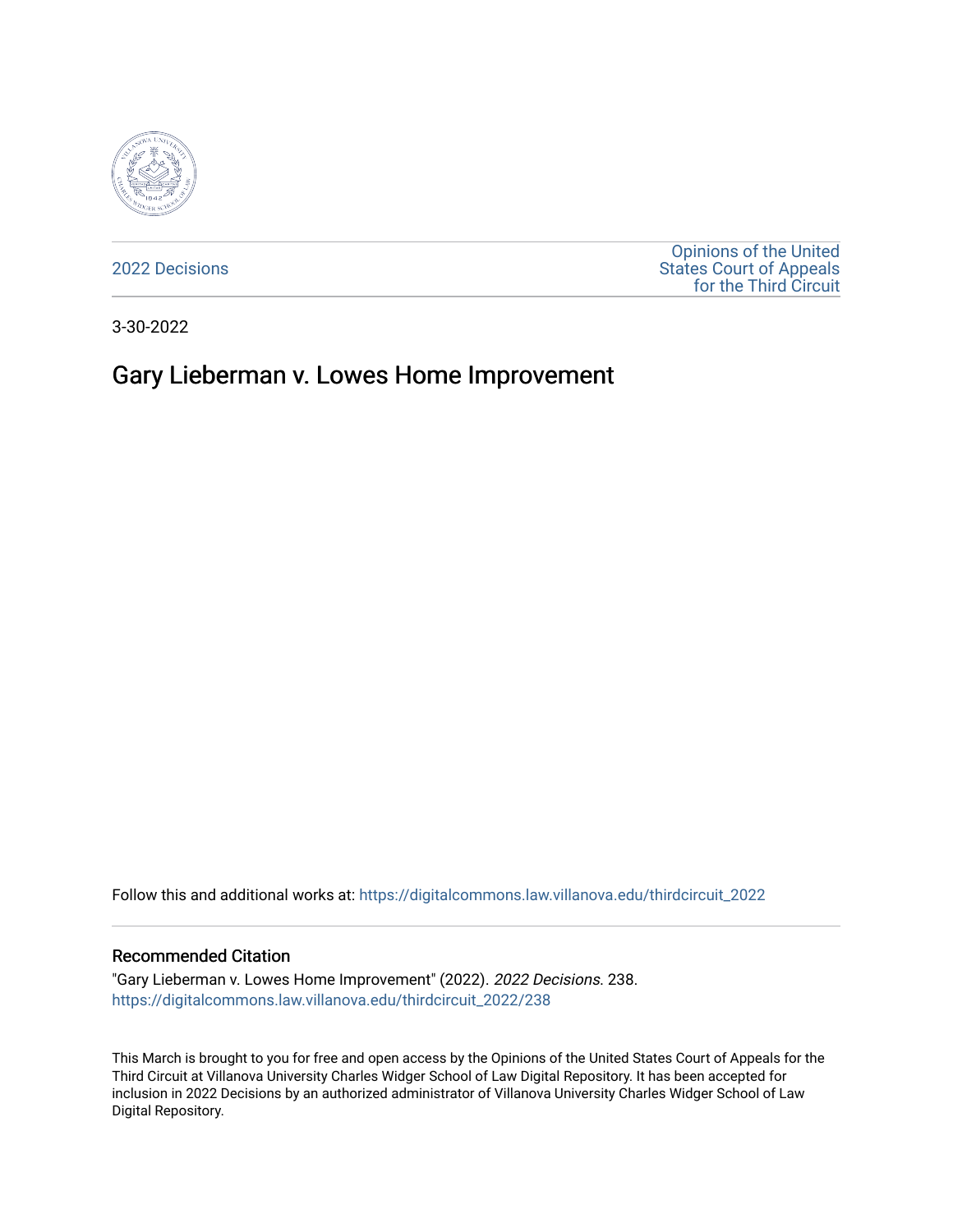#### **DLD-099 NOT PRECEDENTIAL**

#### UNITED STATES COURT OF APPEALS FOR THE THIRD CIRCUIT

\_\_\_\_\_\_\_\_\_\_\_

No. 21-2440 \_\_\_\_\_\_\_\_\_\_\_

## GARY D. LIEBERMAN, Appellant

v.

### LOWES HOME IMPROVEMENT \_\_\_\_\_\_\_\_\_\_\_\_\_\_\_\_\_\_\_\_\_\_\_\_\_\_\_\_\_\_\_\_\_\_\_\_

On Appeal from the United States District Court for the District of New Jersey (D.C. Civil No. 3-20-cv-15218) District Judge: Honorable Freda L. Wolfson

\_\_\_\_\_\_\_\_\_\_\_\_\_\_\_\_\_\_\_\_\_\_\_\_\_\_\_\_\_\_\_\_\_\_\_\_

Submitted for Possible Dismissal Due to a Jurisdictional Defect, or Summary Action Pursuant to Third Circuit LAR 27.4 and I.O.P. 10.6 March 10, 2022 Before: KRAUSE, MATEY and PHIPPS, Circuit Judges

> (Opinion filed: March 30, 2022) \_\_\_\_\_\_\_\_\_

> > OPINION\* \_\_\_\_\_\_\_\_\_

PER CURIAM

<sup>\*</sup> This disposition is not an opinion of the full Court and pursuant to I.O.P. 5.7 does not constitute binding precedent.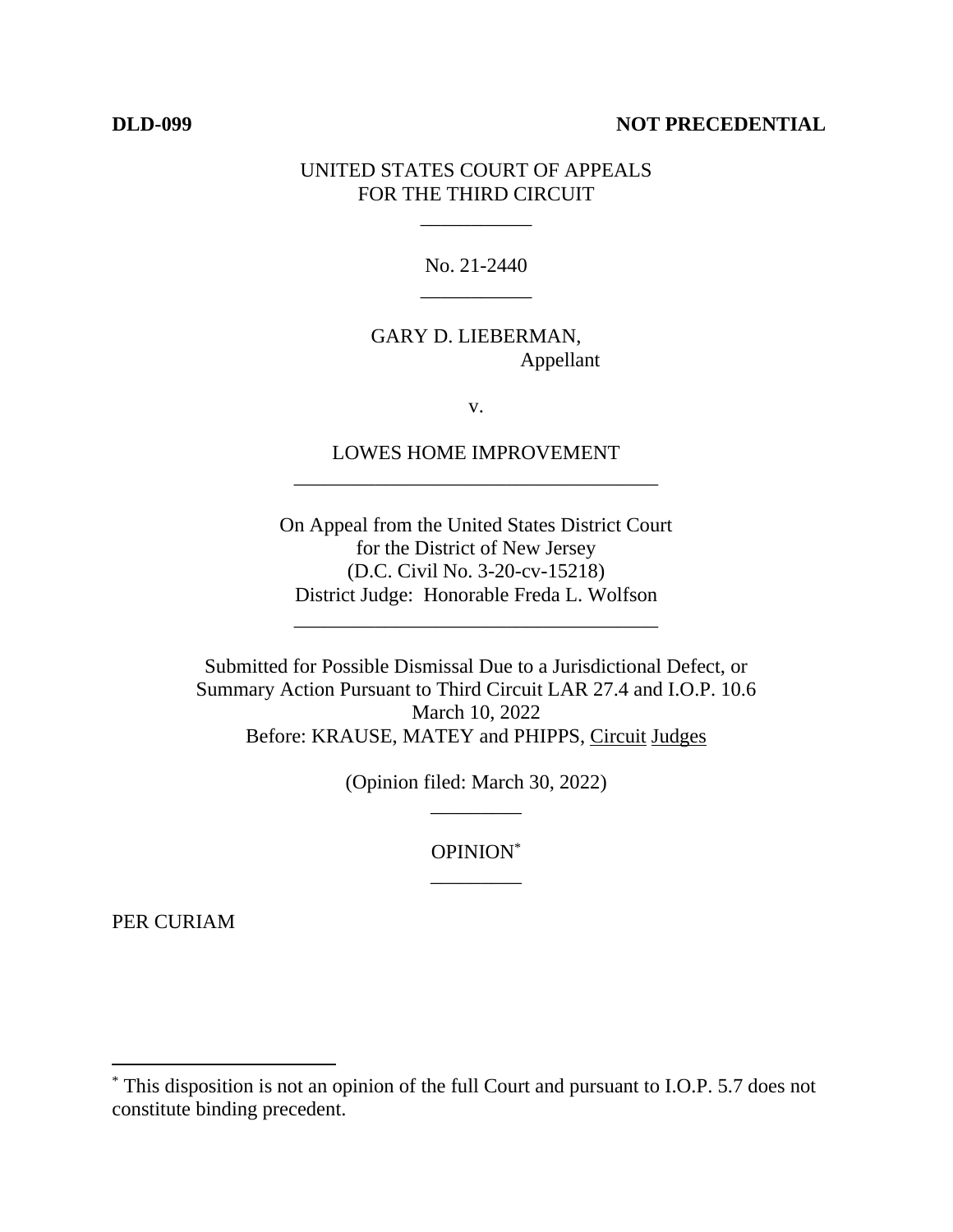Gary Lieberman, proceeding pro se, appeals from an order of the United States District Court for the District of New Jersey dismissing his complaint pursuant to 28 U.S.C. § 1915(e)(2)(B). For the reasons that follow, we will vacate and remand to the District Court for further proceedings.

In October 2020, Lieberman filed a complaint against Lowes Home Improvement alleging a civil rights violation after the company rescinded an offer of employment following a background check. Lieberman asserted a Title VII claim and included a complaint filed with the EEOC and the New Jersey Division on Civil Rights on May 28, 2020. See 42 U.S.C. § 2000e-2. Lowes Home Improvement did not file an answer or otherwise respond to the complaint.

The District Court granted Lieberman's motion to proceed in forma pauperis and sua sponte dismissed the complaint for failure to state a claim pursuant to §  $1915(e)(2)(B)(ii)$ . The District Court concluded that Lieberman had failed to exhaust his administrative remedies with the EEOC as required by 42 U.S.C. § 2000e-5 and, even if he had, that Lieberman had failed to allege that he belonged to a protected class as required for a claim of discrimination under Title VII. Lieberman appealed.

As an initial matter, we must first decide whether we have jurisdiction to consider Lieberman's appeal because it appears that his notice of appeal was not timely. In a civil case in which the United States is not a party, a notice of appeal must be filed within 30 days of the entry of the order or judgment being appealed. See Fed. R. App. P.  $4(a)(1)(A)$ . Here, the District Court entered an order dismissing Lieberman's complaint on February 26, 2021. Lieberman appealed on August 2, 2021, or more than 30 days after the dismissal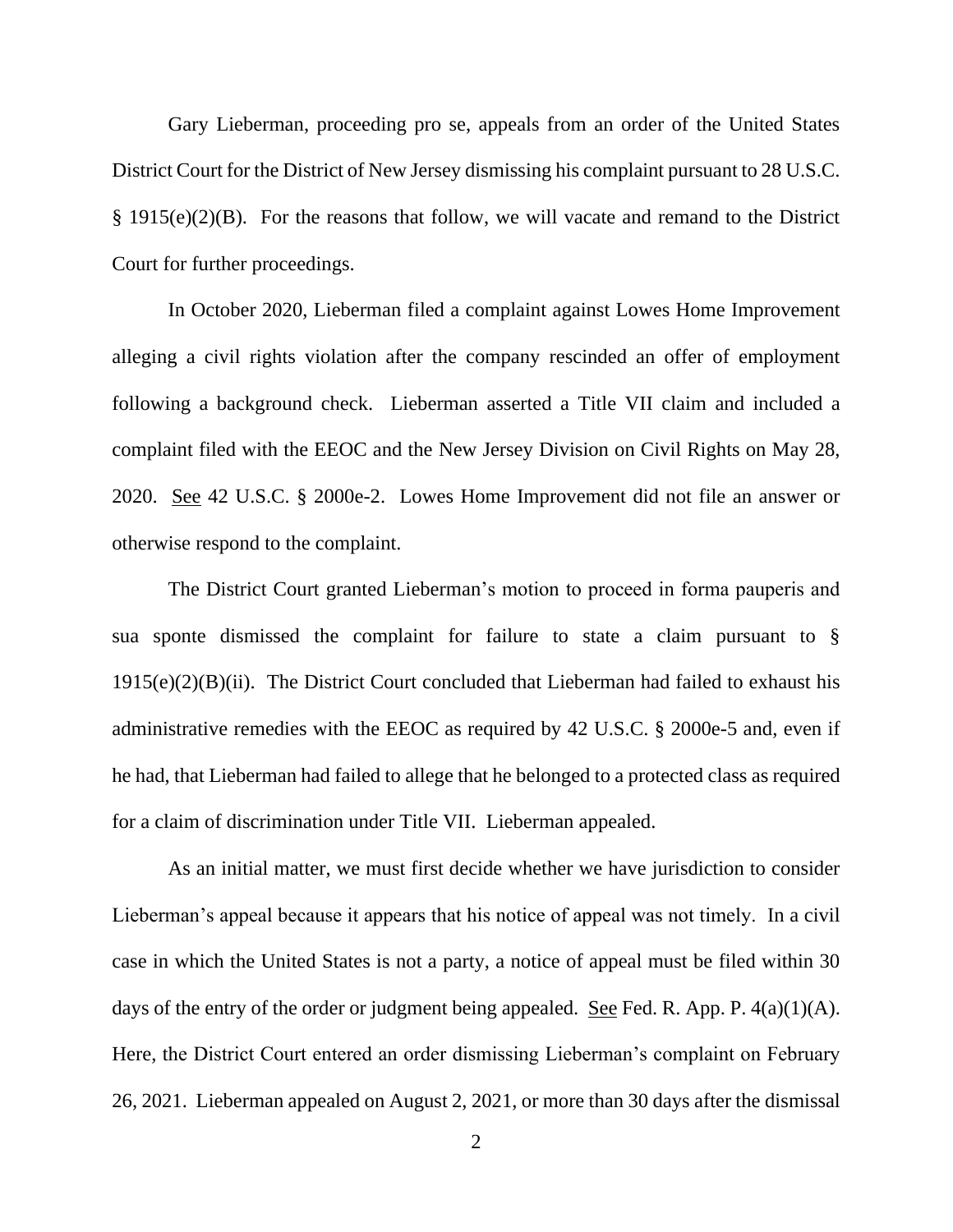order. However, every judgment must be set out in a separate document. See Fed. R. Civ. P. 58(a). Subject to certain exceptions not applicable here, if a judgment is not set out in a separate document, it is considered entered when "150 days have run from the entry in the civil docket." Fed. R. Civ. P. 58(c)(2). Thus, if no separate document exists, an appellant has 180 days from the date of the docket entry to timely file a notice of appeal. See LeBoon v. Lancaster Jewish Cmty. Ctr. Ass'n, 503 F.3d 217, 223 (3d Cir. 2007). "[A]n order is treated as a separate document if it satisfies three criteria: (1) it must be self-contained and separate from the opinion, (2) it must note the relief granted, and (3) it must omit (or at least substantially omit) the trial court's reasons for disposing of the claims." Id. at 224. "To be independent of the court's opinion, an order must be separately titled and captioned, not paginated consecutively to the opinion or memorandum, not stapled or otherwise attached to the opinion, and must be docketed separately." Id.

Here, the District Court's orders did not separate the reasoning and the judgment into different documents. See Fed. R. Civ. P. 58(a); Fed. R. App. P. 4(a)(7). Instead, the District Court docketed a single three-page order that included a factual and procedural background, legal discussion, and a series of paragraph orders disposing of Lieberman's case. The order contains one caption and one signature line at the end of the document, and is consecutively paginated. Therefore, the court's order is not self-contained and does not omit the court's reasoning, and thus does not comply with the separate-document rule. See DLJ Mortg. Cap., Inc. v. Sheridan, 975 F.3d 358, 364-65 (3d Cir. 2020). As a result, the District Court's order was not deemed entered until July 26, 2021, 150 days after the order was entered. Accordingly, because Lieberman's notice of appeal was filed on August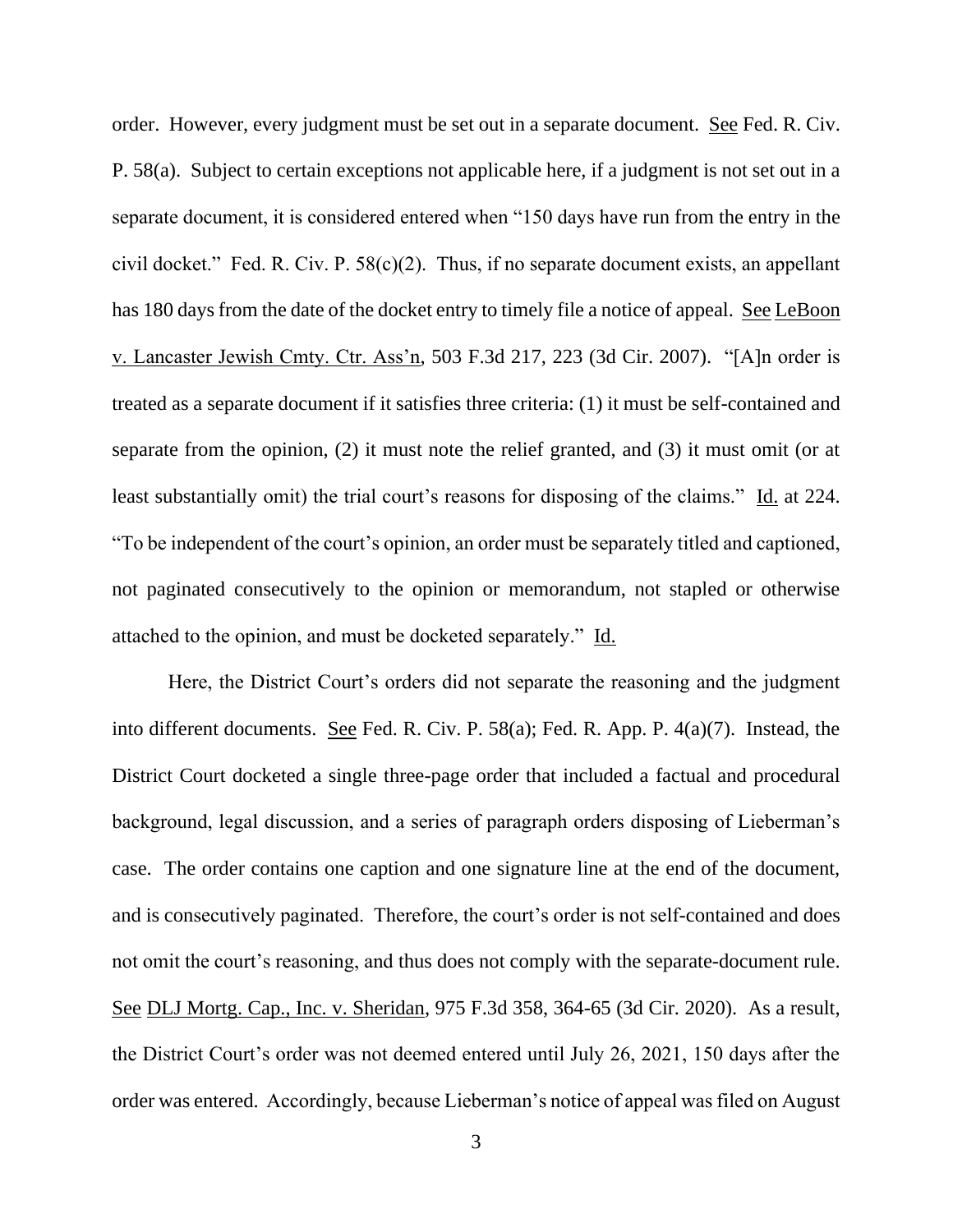2, 2021, or less than 30 days after the District Court's order was entered, Lieberman's notice was timely. See LeBoon, 503 F.3d at 223.

We have jurisdiction pursuant to 28 U.S.C. § 1291. Our review of a sua sponte dismissal for failure to state a claim pursuant to  $\S 1915(e)(2)(B)(ii)$ , like that of a dismissal on a party's motion under Federal Rule of Civil Procedure 12(b)(6), is de novo. See Allah v. Seiverling, 229 F.3d 220, 223 (3d Cir. 2000). "A claim has facial plausibility when the plaintiff pleads factual content that allows the court to draw the reasonable inference that the defendant is liable for the misconduct alleged." Ashcroft v. Iqbal, 556 U.S. 662, 678 (2009) (citation omitted).

We agree with the District Court's determinations both that Lieberman failed to demonstrate he had properly exhausted his administrative remedies with the EEOC and that his complaint failed to allege facts sufficient to state a claim of discrimination pursuant to Title VII. However, we also conclude that the District Court abused its discretion in failing to provide Lieberman with leave to amend his complaint. In pro se civil rights actions, "plaintiffs whose complaints fail to state a cause of action are entitled to amend their complaint," and district courts must inform those plaintiffs that they have "leave to amend within a set period of time, unless amendment would be inequitable or futile." Grayson v. Mayview State Hosp., 293 F.3d 103, 108, 111 (3d Cir. 2002). Here, the District Court failed to offer leave to amend or explain why it would not make such an offer. Id. at 108 (stating that "outright refusal to grant the leave without any justifying reason [i.e., inequity or futility] appearing for the denial is not an exercise of discretion; it is merely abuse of that discretion." (quoting Foman v. Davis, 371 U.S. 178, 182 (1962))). Because